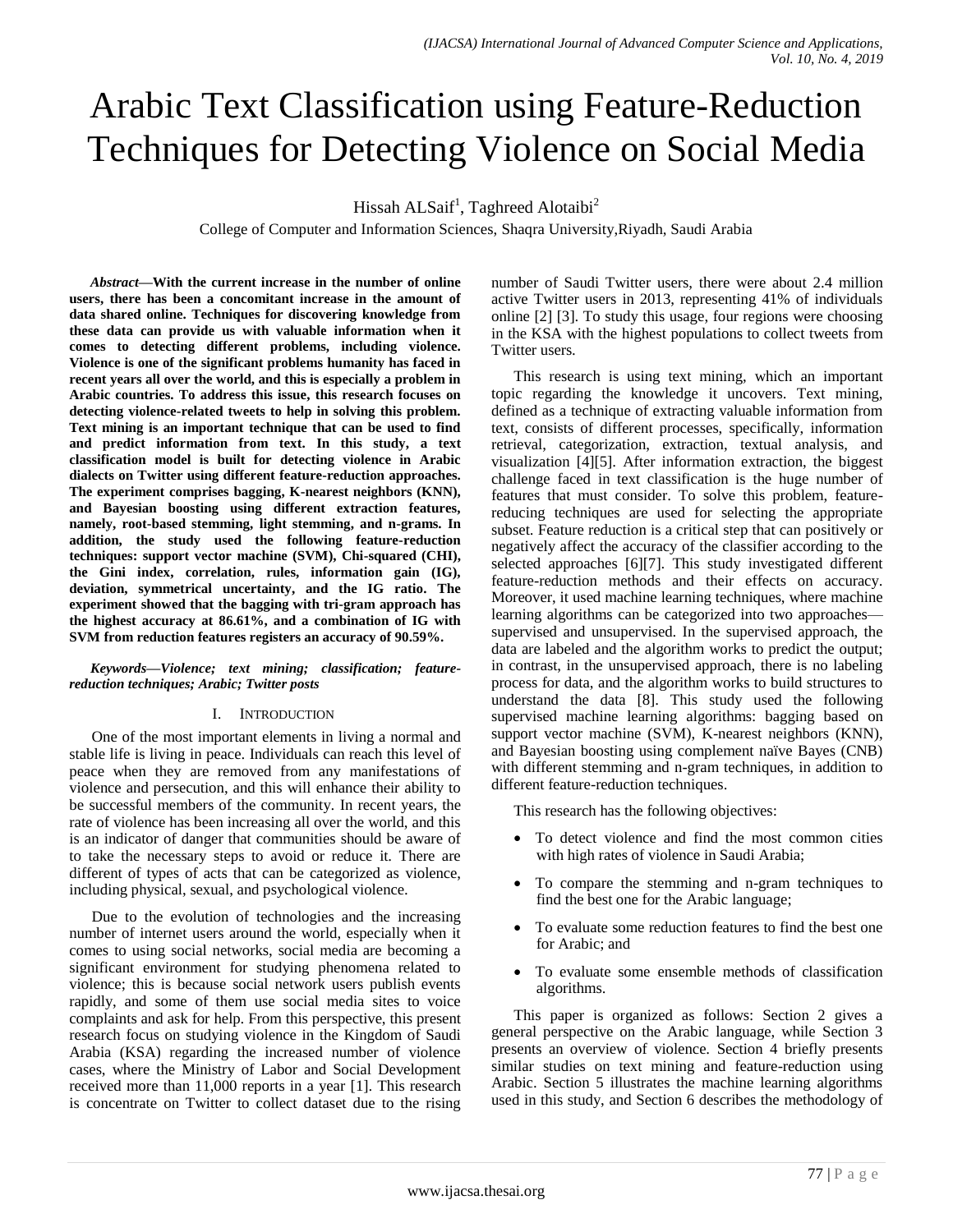the work in detail. Section 7 shows the performance measurement used. Section 8 illustrates the results of the research, and finally, Section 9 presents the conclusion of the study.

## II. ARABIC

Arabic is one of the most common languages currently in use, with more than 315 million people around the world who speak this language. Moreover, Arabic is the official language of 17 Arabic countries [9], and it is used in other Islamic countries as a second language. Arabic language can be classified into three types, namely, the original version of Arabic, called Classical Arabic (CA); Modern Standard Arabic (MSA); and dialectal Arabic (DA). CA is the basis for Arabic, and it is the version used in the Holy Qur'an; In contrast, MSA is currently used in the media, education, and formal speech. Finally, because Arabic is spoken in different countries, this has allowed for the emergence of different Arabic dialects, which represent spoken rather than written language [10]. The dialects can be classified depending on the countries in which they are spoken; for example, the Gulf dialect is used in Saudi Arabia, Kuwait, Qatar, Bahrain, and the United Arab Emirates. Moreover, while there are different Arabic dialects in different countries, there are also multiple dialects spoken in the same country; for instance, in Saudi Arabia, there are speakers of the Najd, Hijaz, and Qassim dialects, which are used in informal daily communication.

أ ب ث ث ج ح خ د ذ ر ز Arabic consists of 28 letters, which are additional are there and س ش ص د ض ظ ع غ ف ق ك ل م ن و ي, vowels letters  $\varphi$ . In contrast to many other languages, Arabic is written from right to left; all the letters are lower case, and there is no capitalization. There are some challenges in working with Arabic. For example, a single letter in Arabic can have different styles depending on its position in the word. The letter  $(\rightarrow)$  is written in one way if it comes at the beginning of a word, such as (صباح) "morning," (حب), another way if it comes in the middle of the word, such as (العصفور) "bird," and yet another way if it comes at the end of the word  $(\infty)$ , such as  $(\infty)$ "special" [10][11].

In Arabic, there are some diacritics, which called Harakat that can be used with words. These can change the meaning of the word; for example, مُعَلَم means "teacher" and شَعْلَم means "landmark" [10][11]. In addition, Arabic words can be conjugated differently for feminine or masculine meanings. For numbers of persons, Arabic uses the three following cases: singular for one person, dual for two people, and plural for more than two people; this is shown in Table I.

Arabic contains many words that have more than one meaning depending on the context of the sentence, such as the examples shown in Table II. In addition, there are different synonyms for the same term, for example, "زلت" "هفوة", ،"سقطت" "كبوة"،" عثرة ‖"all mean doing something wrong [11].

TABLE I. ARABIC CASES FOR PERSON NUMBER

| <b>Verb</b>     | <b>Singular</b> | Dual | <b>Plural</b> |
|-----------------|-----------------|------|---------------|
| لعب<br>(played) | لعب             | لعبا | لعبوء         |

TABLE II. EXAMPLES OF DIFFERENT WORD MEANINGS DEPENDING ON THE CONTEXT OF THE SENTENCE

| <b>Meaning</b> | <b>Example</b>         | Word   |
|----------------|------------------------|--------|
| Walking        | " وَجَاءَتْ سَيَّار ه" |        |
| Car            | _ كبت سيار ة           | سيار ه |

All Arabic words rely on a root, which can be defined as the main part for any words that cannot be removed without losing the meaning of the word. There are more than 11,000 roots in Arabic [12]. Roots can be connected to affixes; these can come at the beginning of the word (prefixes), end of the word (suffixes), or middle of the word (infixes). To illustrate this in details, see the example of the word  $(\rightarrowtail)$  in Table III [13][10]. All these features of Arabic show the challenges researchers face when data mining information written in Arabic.

TABLE III. AFFIXES IN ARABIC WORDS

| <b>Suffix</b> | Infix | <b>Prefix</b> | Word           |
|---------------|-------|---------------|----------------|
| ٠             | ۰     |               | (Stadium) ملعب |
| -             |       |               | (Toys) ألعاب   |

• Violence

Violence is one of the biggest problems society faces today. The number of victims of violence is showing an increasing trend around the world. The World Health Organization showed that about 10 million persons lose their life as a result of violence in the age range of 15–44 years [14]. Violence can come in many forms: It can be defined as the premeditated use of force, either physical or emotional, toward the self, other individuals, or a group in such a way that causes harm, injury, or fatality or is likely to do so [14]. From this definition, it is clear that violence can be classified into different types as physical, sexual, or psychological violence [14]. Physical violence consists of any physical harm of people, such as causing injury, beating, or killing them. Sexual violence includes any forcible sexual acts against children, women, or men [14]. Finally, psychological violence includes any intentional action against a person to harm him or her psychologically by coercion or threats[15]. According to the Ministry of Justice, in the KSA, the number of domestic violence cases in 2014 were about 34.3% in Makkah and 23.3% in Riyadh, followed by 12.9% and 5.6% in the Eastern Region of KSA and Asir, respectively [16].

## III. RELATED WORK

Text classification is an excellent technique when it comes to discovering new knowledge from text. However, most related research has focused on text mining in English, and thus, there is still a need for more research connected to Arabic, especially DA. In addition, some research has tried to use extraction and selection features for improving the text classification performance. To our knowledge, the present study is first research on detecting violence in Saudi dialect, with the use to feature extraction and selection techniques.

In [17], the authors studied sexual violence on Twitter. The dataset consisted of 700,000 extracted tweets using the #MeToo hashtag in 2017. The study evaluated different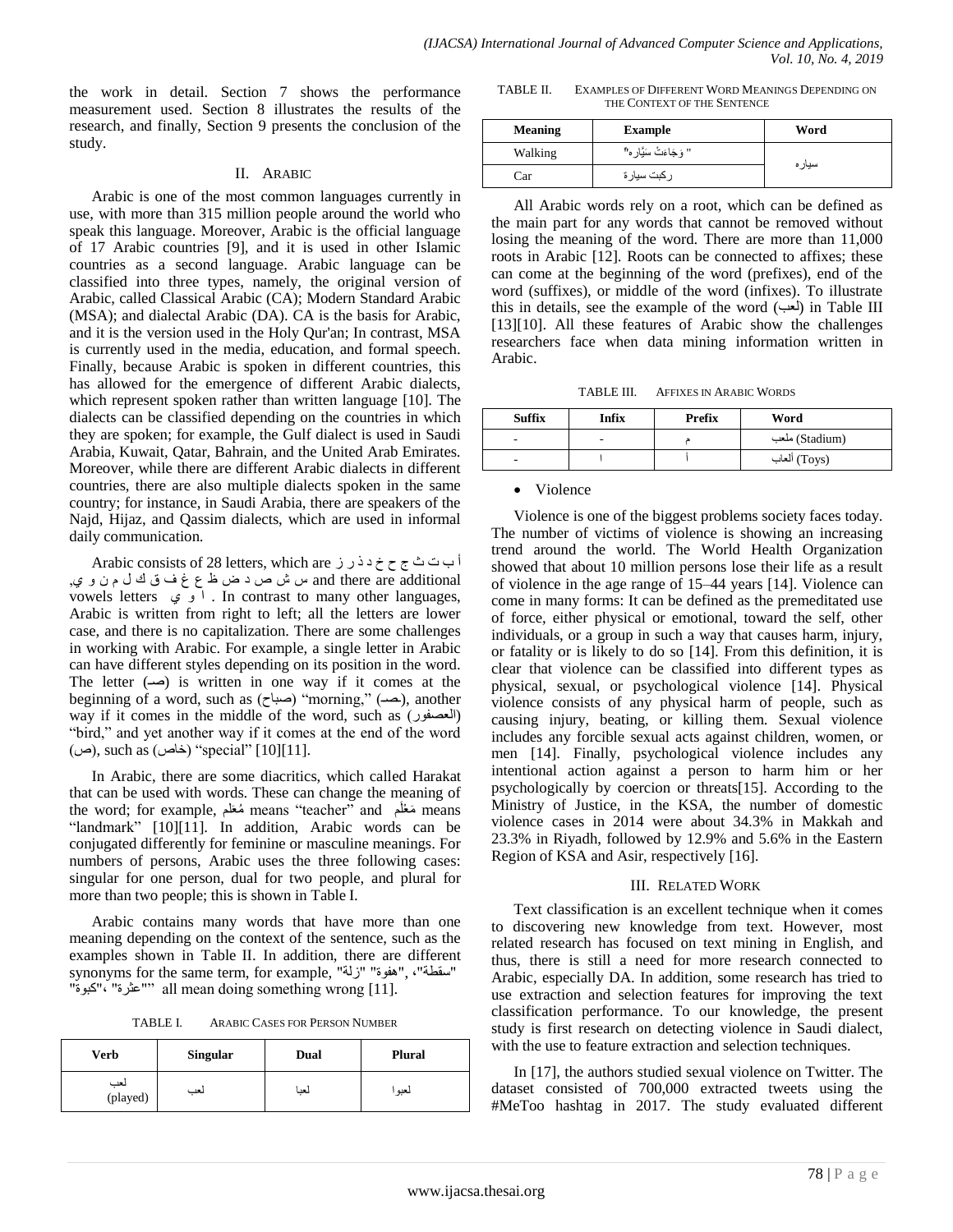algorithms, such as a Convolutional Neural Network (CNN) and Multilayer Perceptron (MLP), for classifying tweets based on the place and offender. The results showed that the CNN outperformed the other algorithms by 83%. In addition, Subramani et al. [18], extracted Facebook posts and comments as their experimental dataset. The researchers aimed to classify intent for domestic violence discourse on social media. The dataset contained 8,856 posts and 28,873 comments. Four models were applied, namely, SVM, Naïve Bayes (NB), Decision Tree (DT), and KNN with two reduction features: Linguistic Inquiry and Word Count (LIWC) and CHI. The results showed that the accuracy of NB was highest, at 82%, followed by KNN. In [19], the researchers detected religious hate speech on Twitter in Arabic. The data, which were collected using Twitter's Application Programming Interface (API), comprised 600 tweets as the training set and 6,000 tweets as the testing set. They used three different classification models, namely, a lexicon-based model, an N-gram-based model using logistic regression and a deep neural network using Gated Recurrent Units (GRU). For reduction features they used CHI, Pointwise Mutual Information (PMI) and Bi-Normal Separation (BNS). Tweets were classified using help from crowdsourcing workers. The results showed that the GRU-based system with a simple Recurrent Neural Network (RNN) provided the best results, with 79% accuracy.

In [20], a classifier was built to study six Arabic dialects, namely, Shami, Iraqi, Gulf, Sudanese, Moroccan, and Egyptian. The study used 2,000 tweets from Twitter as dataset, while the algorithms used were the NB, rule-based, and DT algorithms. Data collection was done using the Topsy website and Twitter API. As result, the accuracies for the classifiers were 71.18% for Ripper, 57.43% for DT, and 71.09% for NB, but the classifier had difficulty differentiating the Sudanese, Egyptian, and Gulf dialects.

In Raheel and Dichy's [21] research, they studied which types of feature extraction are best for Arabic languages. They chose Arabic articles covering seven categories as their dataset, which comprised 7,034 articles. They classified the dataset into five versions; in each version of the dataset they use one of the following types of feature extraction: 3-gram, 4-gram, root and lemma. In addition, they used 10-fold cross-validation, and for the algorithms, they used SVM and NB networks with two selection features—IG and CHI For measuring weight, they used term frequency–inverse document frequency (TF-IDF). In each test, they increased the number of features from 400 to 2,000. The results showed that SVM recorded higher accuracy values using the 3-gram approach, at 92.28% for IG and 92.41% for CHI.

In [22], the researchers implemented a method based on two stages for reducing the dimensionality of the features. First, they used IG for ranking the importance of features; then, they applied the Principal Component Analysis (PCA) and Genetic Algorithm techniques for reducing the feature number. The experiments were conducted on two well-known public datasets written in English with two models, namely the C4.5 DT and KNN classifier. The results revealed good improvements in classification accuracy. The experiments in study [23] were conducted on a public dataset consist of 937 reviews in English. The researchers evaluated four classification methods, including SVM, logistic regression, bagging, and Bayesian boosting with PCA as reduction techniques for decreasing the dimensionality of the dataset and improving the classification accuracy. The results revealed better performance in classification with PCA. In [24], the researchers performed text mining on an Arabic dataset from King Abdulaziz City for Science and Technology (KACST), covering five fields with about 2,243 texts from the Islamic topics of Feqh, Tafseer, Lughah, Aqeedah, and Hadeet. The researchers employed three schemas for representation— Boolean, LTC, and TF-IDF. The CHI and weirdness coefficients were applied as feature selection, with NB and KNN as classifiers. The study used a different number of features each time, starting from 10 and ending at 300. As a result, NB with CHI squared showed high accuracy, which was 89.25% with LTC. In contrast, the weirdness coefficient showed high accuracy with NB and the Boolean scheme, at 85.22%.

In [25], the researchers focused on comparing various types of NB approaches, such as multivariate guess Naïve Bayes (MGNB), Flexible Bayes (FB), and Multinomial Naïve Bayes (MNB). For feature extraction, different techniques were used, such as the light stemmer and term-based n-gram. For feature reduction, several approaches, such as CHI, Odds Ratio (OR), Mutual Information (MI), and the Galavotti, Sebatiani, Simi (GSS) coefficient, were employed. The results revealed that FB had the best performance among the classifiers.

In [26], the researchers built a large corpus for Arabic using different categories of topics from Saudi newspapers, forums, writers, the Saudi Press Agency, Topics in Islam, websites, and Arabic poems. The study experiment was performed using SVM, NB, KNN, MLP neural networks, C4.5, and C5.0. As a result, SVM registered a high accuracy. For feature selection, the researchers used CHI, GSS, the Darmstadt Indexing Approach (DIA), IG, MI, NG, Goh and Low (NGL) coefficient and Relevancy Score (RS), OR and none. The best result were showed by GSS, none, and RS. The researchers also studied the performance using the following weighting terms, TF-IDF, LTC, TFC, Boolean, relative frequency, and entropy. The LTC came first with the best result followed by Boolean and TFC.

For short text documents, Faqeeh et al. [27] implemented a classifier that studied 1,000 Facebook comments in Arabic and English. They chose and filtered comments related to weather and food manually, then applied four algorithms—SVM, NB, KNN, and DT. As a result, the accuracy for the Arabic dataset was higher than that for English, and the SVM classifier showed a better result than the other classifiers did. Moreover, in [28], the authors performed text mining over an Arabic dataset. The dataset contained 1,000 documents from five fields (health, politics, economics, technology, and sport). They used 5-fold cross-validation because of the limitation of their devices. For stemming, they applied a light stemmer and rootbased, and for algorithms, they chose NB, SVM, KNN, DT, and decision table. They established three versions of the dataset—one with no stemming, one with a root-based stemmer, and one with a light stemmer separately. As a result, SVM with 10 light stemmers recorded the best accuracy, at 98.20%.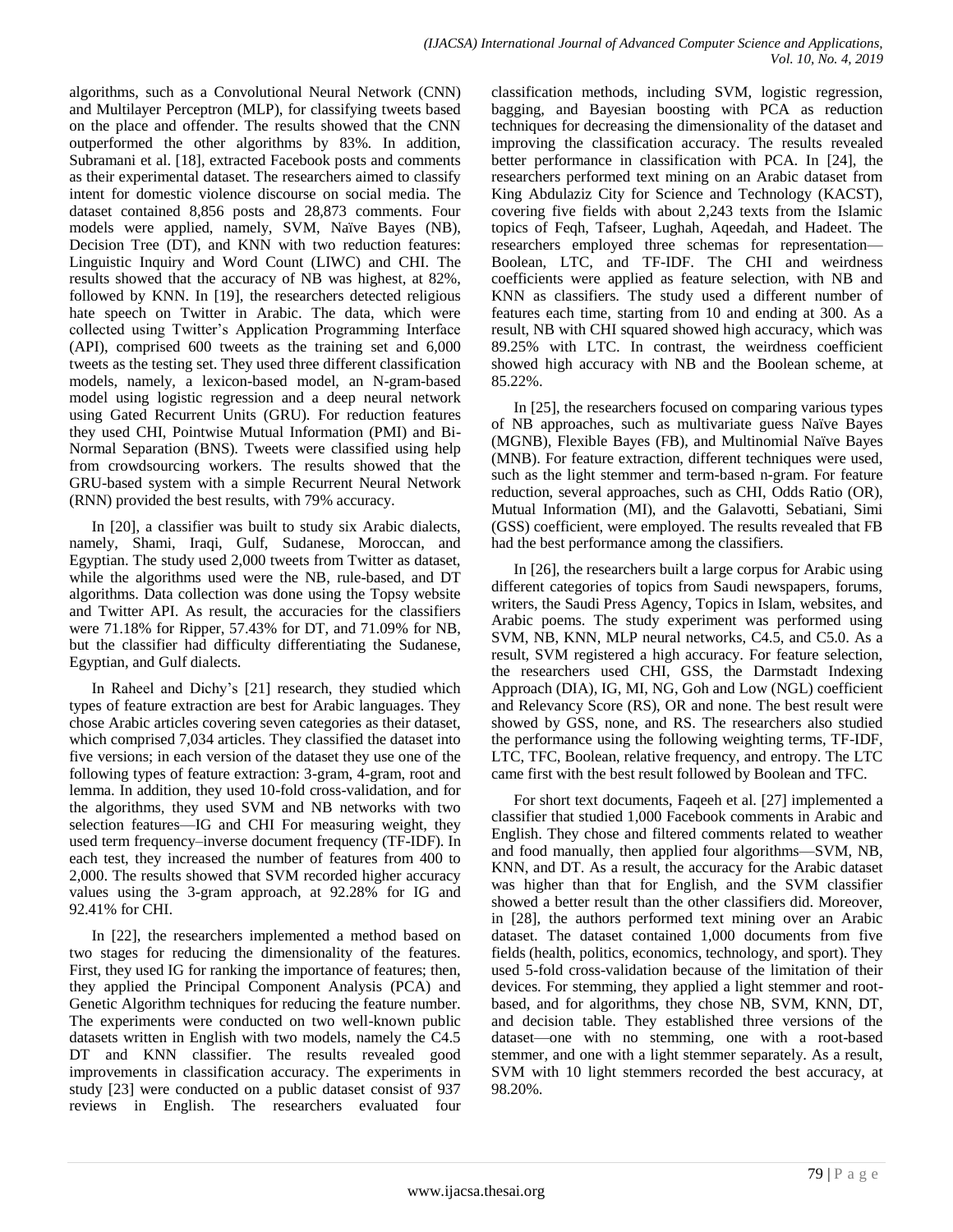Another study categorized documents according to their contents into four classes, namely, sport, politics, economics, and arts [29]. The dataset consisted of more than 3,000 documents collected from different websites. The classification was evaluated by the KNN algorithm with four types of similarity measures—cosine, Jaccard, dice, and *Inew*—in terms of execution time and accuracy. The results indicated the superiority of *Inew* over the other similarity measures.

A further study considered the influence of Singular Value Decomposition (SVD) on a large dataset containing 4,000 documents in Arabic [30]. Experiments were applied using seven known algorithms, specifically, NB, KNN, Neural Networks, Cosine Similarity, Random Forest, SVM, and DT. The results showed an improvement in the classification process, where the accuracy of the classification increased from 67.25% to 82.50%.Abuhaiba et al. [31] performed a study comparing the performances between a single classification algorithm and a combination of different algorithms for categorizing Arabic text. The study used text documents from three news networks with different categories. In addition, they built four models for improving the performance, which were bagging, stacking, AdaBoost, and fixed combining rules. For stemming, they tested each model using light and root-based stemming, and for the weighting term, they used TF-IDF. For the last model, the researchers used the average, product, majority, minimum, and maximum rules. As a result, classifier with the majority voting rule registered higher accuracy, at 94.5%; this was superior to that of each single classifier, which were the radial basis function network (RBFN), Nearest-Neighbor-Like, NB, SVM, C4.5, KNN, and Decision Stump. In contrast, the stack model with five classifiers had even higher accuracy, at 99.5%, compared with each single classifier, which were NB, learning vector quantization (LVQ), C4.5, KNN, and decision stump. Then, the AdaBoost model with 10 iterations outperformed the C4.5 classifier, recording 99.5% accuracy. Finally, the bagging model with 10 iterations had 99.4% accuracy, which was higher than that of DT. Tables IV and V summarize the previews mentioned related works.

TABLE IV. COMPARISION OF SIMILAR STUDIES FEATURES EXTRACTION METHODS

| <b>Study</b>                    | <b>Dataset Source</b> | <b>Dataset Language</b> | <b>Features Extraction Methods</b>   |
|---------------------------------|-----------------------|-------------------------|--------------------------------------|
| <b>Raheel and Dichy</b> [21]    | Articles              | Modern Arabic           | N-gram, Root-based stemming.         |
| Harun Uguz [22]                 | Articles              | English                 | ۰.                                   |
| Al-Thubaity et al.[24]          | Articles              | Modern Arabic           | ٠                                    |
| Kadhim and Omar [25]            | Articles              | Modern Arabic           | Light-stemming, N-gram               |
| Khorsheed and Al-Thubaity. [26] | Newspapers            | Modern Arabic           | ۰                                    |
| Vinodhini and Chndrasekarn[23]  | Reviews               | English                 | ٠                                    |
| <b>Fageeh et al.</b> [27]       | Facebook comments     | Arabic, English         | Light stemming, Root-based stemming. |
| <b>Hmeidi et al.</b> [28]       | Articles              | Modern Arabic           | Light -stemming, Root-based stemming |
| <b>Alhutaish and Omar [29]</b>  | Articles              | Modern Arabic           | Light stemming, N-gram               |
| Al-Anzi, Dia AbuZeina [30]      | Articles              | Modern Arabic           | ۰                                    |
| Abuhaiba and Dawoud [31]        | Articles              | Modern Arabic           | Light stemming, Root-based stemming  |
| Al-Walaie and Khan. [20]        | Twitter post          | Dialect Arabic          | ۰                                    |
| <b>Albadi et al.</b> [19]       | Twitter post          | Modern Arabic           | N-gram.                              |
| Subramani et al. [18].          | Facebook comments     | English                 | ٠                                    |
| Khatua et. Al. $[17]$           | Twitter post          | English                 | ۰                                    |

TABLE V. COMPARISION OF SIMILAR STUDIES FEATURES REDUCTION METHODS AND CLASSIFICATION ALGORITHMS

| <b>Study</b>                                 | <b>Features Reduction Methods</b>      | <b>Classification Algorithms</b>                       |
|----------------------------------------------|----------------------------------------|--------------------------------------------------------|
| <b>Raheel and Dichy</b> [21]                 | IG, CHI                                | SVM, Naïve Bayesian Networks                           |
| Harun Uguz [22]                              | PCA, IG, Genetic algorithm             | C <sub>4.5</sub> DT, KNN                               |
| <b>Al-Thubaity et al.</b> [24]               | CHI, Weirdness coefficient (W)         | NB., KNN.                                              |
| Kadhim and Omar <sup>[25]</sup>              | CHI, OR, MI, GSS                       | MGNB, FB, MNB.                                         |
| Khorsheed and Al-Thubaity. [26]              | CHI, GSS, DIA, IG, MI, NGL, RS, OddsR, | SVM, NB, KNN, MLP, C4.5 DT, C5.0 DT.                   |
| Vinodhini and Chandrasekaran <sup>[23]</sup> | <b>PCA</b>                             | SVM, Logistic Regression, Bagging, Bayesian boosting   |
| Faqeeh et al.[27]                            | ٠                                      | SVM, NB, KNN, DT                                       |
| <b>Hmeidi et al.</b> [28]                    | $\overline{\phantom{a}}$               | NB. SVM, KNN, J84 DT, Decision Table                   |
| <b>Alhutaish and Omar [29]</b>               | ٠                                      | <b>KNN</b>                                             |
| Al-Anzi, Dia AbuZeina [30]                   | <b>SVD</b>                             | NB, KNN, NN, Cosine similarity, Random Forest, SVM, DT |
| Abuhaiba and Dawoud [31]                     | ۰.                                     | NB, SVM, C4.5, KNN, Decision Stump, LVQ, RBFN.         |
| <b>Al-Walaie and Khan.</b> [20]              | $\overline{\phantom{a}}$               | NB, Ripper, DT                                         |
| <b>Albadi et al.</b> [19]                    | CHI, PMI, BNS                          | Logistic regression, SVM.                              |
| Subramani et al. [18].                       | CHI, LIWC dimensions                   | NB, DT, KNN, SVM                                       |
| Khatua et. Al. [17]                          | $\overline{\phantom{a}}$               | CNN .MLP                                               |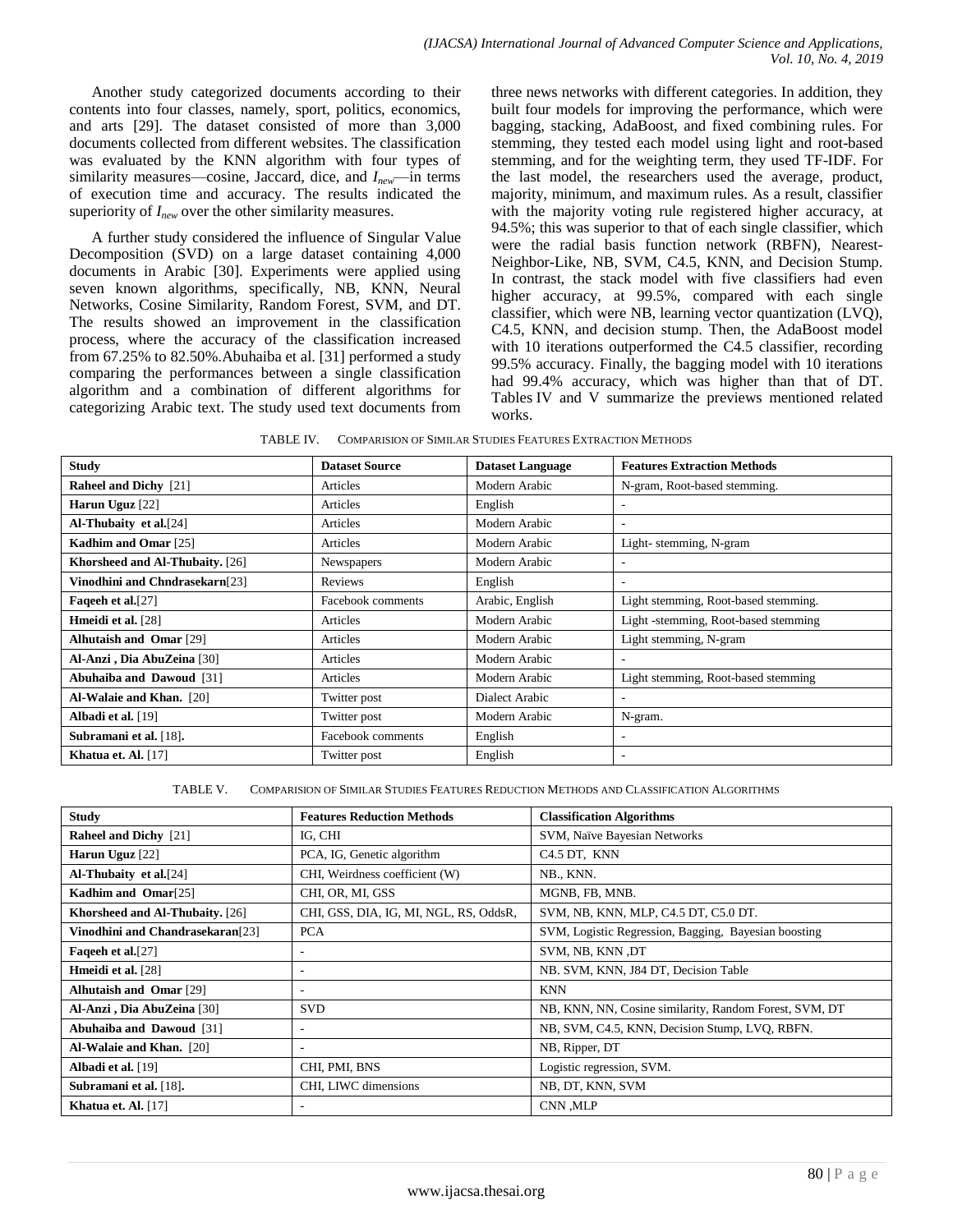## IV. MACHINE LEARNING

Machine learning algorithms can be classified into the two following types: eager learners and lazy learners. Eager learners construct models using training datasets before they obtain new objects and then use the model to classify the new objects. In this type of learning, a single global hypothesis is constructed that encompasses the entire dataset. In contrast, lazy learners store data for later use, when there is a new object; they are also called instance-based learners. They compare each new instance of data with instances in the training sets that stored memory; this allows them to measure the similarity [32][33]. In this study, two ensemble methods are used to build models, including bagging and Bayesian boosting, as well as KNN, which is one of the most widely used classifiers. In this section, these algorithms are explained briefly.

## *A. K-Nearest Neighbors (KNN)*

KNN is a simple algorithm that can be used to construct many local hypotheses for each new object in a dataset using the lazy learning approach. This approach assigns objects based on the majority of voting of its neighbors. KNN is slow in classifying data, requires a large amount of memory space, and is computationally expensive because a hypothesis must be constructed for each new object. There are many measurements used to determine the distance between objects in space. One popular measure in information retrieval is cosine similarity. The basic idea of cosine similarity is measuring the angle between two objects represented as vectors in the space. The following equation represent cosine similarity [34][35]:

$$
cosine(x, y) = \frac{xy}{\|x\| \|y\|}
$$
 (1)

### *B. Bagging*

Bagging is a well-known ensemble method that creates multiple independent hypotheses, then calculates aggregated results that lead to better performance. Bagging is based on the bootstrapping method, which selects a sample set randomly with replacement. This allows the creation of a more accurate and robust model and avoidance of overfitting [34].

In this study, SVM is used as a meta-algorithm in bagging because it is an effective method in the classification task. This is due to the complexity of hypotheses, depending on the size of the margin, unlike other methods, in which the difficulty is associated with the number of features in the document [36].

#### *C. Bayesian Boosting*

Bayesian boosting is an iterative method in which each model determines which dataset will be used in the next iteration for model building. It uses bootstrapping, but unlike in bagging, the sample selection is based on weight. This allows building a more accurate model and reducing noise [34].

In this study, CNB is used as a meta-algorithm in boosting. CNB is a fast and simple algorithm that is widely used in classification problems. It is considered a highly accurate algorithm because it avoids the overfitting problem found in the original version of NB [34][33].

### V. STUDY METHODOLOGY

To implement models for this study, the following steps were followed.

### *A. Data Collection*

As mentioned before, Twitter is used to be the dataset source for this study because it is one of the most widely used applications in the KSA. Tweets from 2017–2018 from four regions in the KSA with higher populations were collected. The regions were Riyadh, Makkah, the Eastern Region, and Asir. Each region comprises different cities. The dataset consists of 6,500 violence tweets and 6,000 tweets from various fields written in colloquial Arabic in the Saudi Dialect. To collect the data, the Twitter API is used to obtain tweets from the four identified regions, and the data is extracted to an Excel file for processing. As a result, the tweets are labeled according to three classifications, namely, physical violence, psychological violence, and no violence. The final dataset consisted of 119,296 features with 32,143 unique features.

## *B. Data Preprocessing*

To make the dataset more consistent before it was used on the models, the following important preprocessing steps are performed:

- In Arabic, some characters in a word can be written in different ways, such as أكل، أكل , which means "ate." Because this research is concentrating on a Saudi colloquial dialect, there are some users writing tweets with different spelling problems. To overcome this problem, some letters are normalized {  $\begin{bmatrix} 1 & 0 \\ 1 & 1 \end{bmatrix}$  to {  $\begin{bmatrix} 1 \\ 1 \end{bmatrix}$ , ;{ه} to} ة} and ,}و} to} ؤ} ,{ي } to} ى}
- Removing English characters, punctuation, and symbols like @, #, and \_, which are found in Twitter hashtags, and replaced them with spaces to avoid confusion between letters;
- Removing some links (URLs), diacritics, numbers, stop words, and any word with two letters or less because such words do not have meaning; and
- This paper used TF-IDF to produce a composite weight for every term.

## *C. Feature Extraction*

To simplify the processing step for machine learning models, this study needs to apply feature extraction. It used two leading approaches, namely, light stemming and root-based stemming. Light stemming works by removing the prefixes and suffixes of words, while root-based stemming returns the word to its root [31][37]. In addition, the research applied bag of words (BOW), bi-gram, tri-gram, and a combination of the latter two. In bow, a list of words is built with their occurrences [32], while bi-gram and tri-gram focus on splitting words regarding the value of n into two and three words [21].

#### *D. Feature Reduction*

On completion of the extraction process, the number of features extracted was huge. A large number and variety of features leads to a low level of performance in the classification due to the presence of many words that have no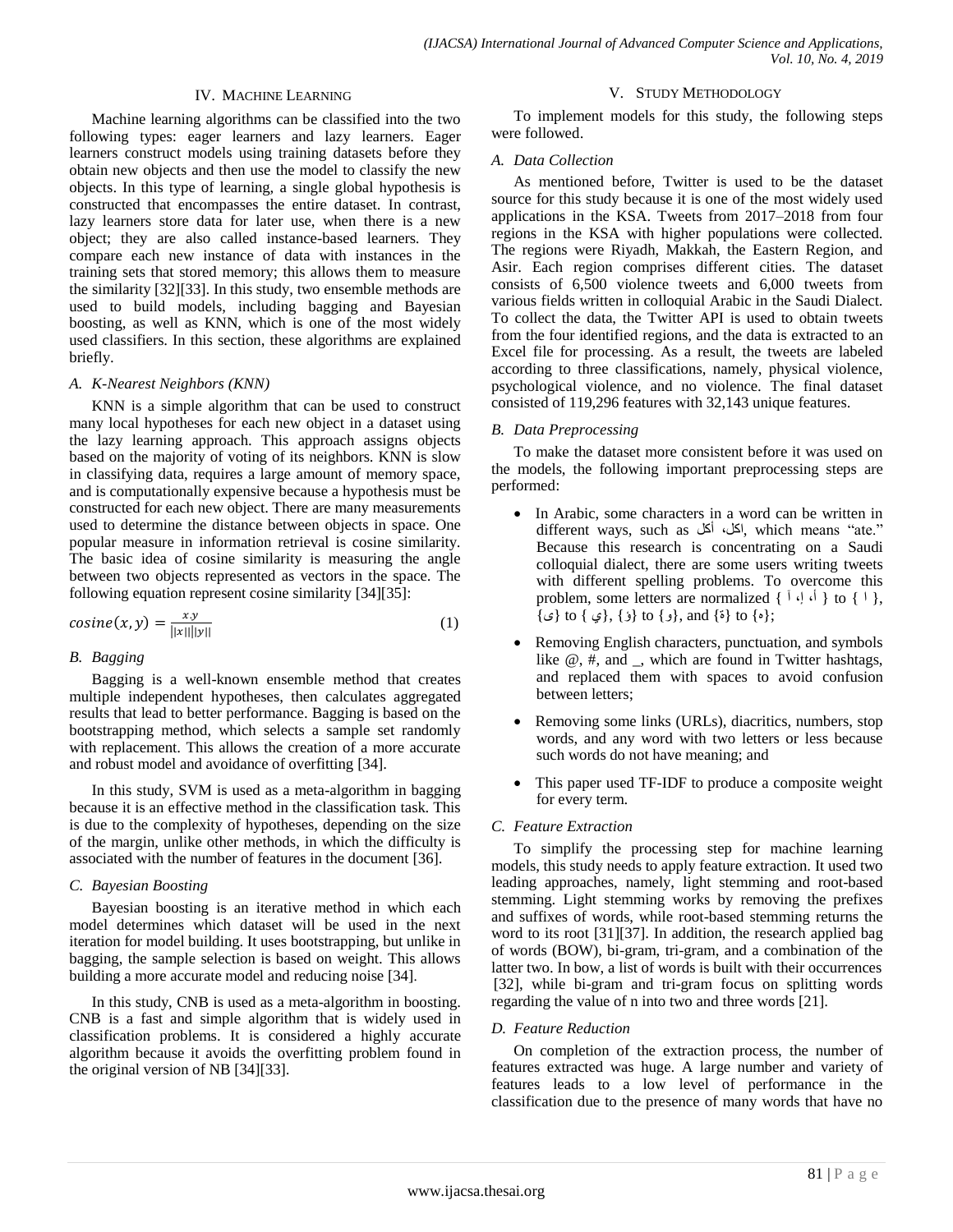value. To overcome this issue, various feature-reduction techniques are applied for selecting the most appropriate and relevant subset based on specific measurements. The main goal of feature reduction is improving the overall performance of classification, in addition to improving the speed of the processing and memory usage [6][7]. In this section, some feature-reduction techniques are described briefly.

*1) Rule-based feature reduction:* In rule-based feature reduction, the weight of features is calculated regarding the label feature. It builds a single rule for each feature, then calculates the errors. After that, it considers the feature with the highest weight as the pertinent feature [38].

*2) CHI:* CHI weight is a popular statistical method that uses CHI for calculating the weight of features regarding the attribute's class. Features with higher weight are considered more relevant. If CHI has a large value, then the feature is important for the category. This approach is used for measuring the difference between the expected and observed numbers of times the event occurs. The following formula is used for calculating the CHI statistic [39][40].

$$
X^{2}(t, c) = \frac{N(AD - CB)^{2}}{(A + C) \times (B + D) \times (A + B) \times (C + D)},
$$
\n(2)

where  $A$  is the number of occurrences for  $t$  with  $c$ ,  $N$  is the number of documents,  $D$  is the number that  $c$  and  $t$  neither occurred,  $B$  is the number of occurrences for  $t$  only without  $c$ , and  $C$  is the number of occurrences of  $c$  only without  $t$ .

*3) Symmetrical uncertainty:* To calculate the feature weight, the symmetrical uncertainty is calculated regarding class and label features. This calculates between the feature and target class, and it is used to calculate the efficiency of features. The following formula can be used to calculate symmetric uncertainty [41][42]:

$$
SU(X,Y) = 2\left(\frac{IG(X|Y)}{H(X) + H(Y)}\right) \tag{3}
$$

It is clear that symmetrical uncertainty is based on the IG of features.  $H(X)$  and  $H(Y)$  are the entropy values of features X and Y, respectively. This approach normalizes features with a large number of different values to the range [0,1], which means that when  $SU = 0$ , the features are not related to each other, but when  $SU = 1$ , knowledge of one feature allows predicting the value of the other.

*4) Deviation:* Using deviation-reduction methods, features are weighted based on normalized standard deviation. Features with a higher weight are considered relevant. The standard deviation illustrates how much variance from the mean is present. A low value of standard variance indicates that a feature is extremely close to the mean, whereas a higher value represents a large contrast. The formula for standard deviation is the variance square root [43].

*5) Correlation:* Correlation is another statistical operation used for understanding the relationship between features. For example, if we have A and B features and want to know how close they are to each other, this can be determined by calculating correlation coefficient. This takes a value in the range of –1 to 1. If the value is positive, this means that when A has large value, it is related to a large value of B. In contrast, a negative value of correlation shows an inverse relationship. The correlation coefficient can be calculated using the following formula [44]:

$$
r_{A,B} = \frac{\sum_{i=1}^{n} (a_i b_i) - n \bar{A} \bar{B}}{n \sigma_A \sigma_B}
$$
(4)

where the number of tuples is *n*, while  $a_i$  and  $b_i$  represent the values of A and B in each tuple. In addition,  $\sigma_A$ ,  $\sigma_B$  and  $\overline{A}$ ,  $\overline{B}$  are the standard deviation and mean values for A and B, respectively.

*6) Gini index:* The Gini Index is another statistical method that calculates the feature weight regarding the class label using the impurity of features [44].

*7) Information Gain (IG):* The IG is a popular measure that was introduced by J.R. Quinlan for determining the extent to which a specific feature gives informative value about a class. It ranks scores for each feature, then selects the highest score, while lower scores are removed. ID3 uses IG as a split measure for selecting the attribute with the highest information gain value [33][34].

*8) Information gain ratio:* The simple form (IG) can work for most cases, but it works by choosing features with large values as root nodes. The IG by ratio is a new version of IG that is modified to reduce this bias toward choosing features with large values by normalizing IG. It observes the number of branches that will occur and takes this into account before making the split [45].

*9) SVM:* SVM is used as feature selection for selecting the most relevant features based on setting the hyperplane coefficients, which are calculated by an SVM as the weights of features [33].

## VI. PERFORMANCE MEASUREMENT

When using different classifiers, there should be an assessment of how the classifier performs when it is predicting class labels. To accomplish this, there are different measurements for evaluation, which are known as recall, precision, and accuracy, also called the recognition rate [44]. In this study, three of these measurements—accuracy, recall, and precision are choosing to be evaluated. Accuracy can be defined as the ratio of the number of tuples a classifier predicted correctly divided by the total number of tuples. Recall is the number of true-positive tuples divided by the sum of true-positive and false-negative tuples. Finally, the precision is the total of true-positive tuples divided by the sum of truepositive and false-negative tuples. Their equations are as follows [27], [44]:

$$
Accuracy (a) = \frac{TP + TN}{TP + FP + TN + FN'}
$$
 (5)

$$
Precision(p) = \frac{TP}{TP + FP'}
$$
\n(6)

$$
Recall (r) = \frac{rp}{rp + FN}
$$
 (7)

where TP is the number of positive tuples predicted correctly by the classifier, TN is the number of negative tuples predicted correctly by the classifier, FN is the number of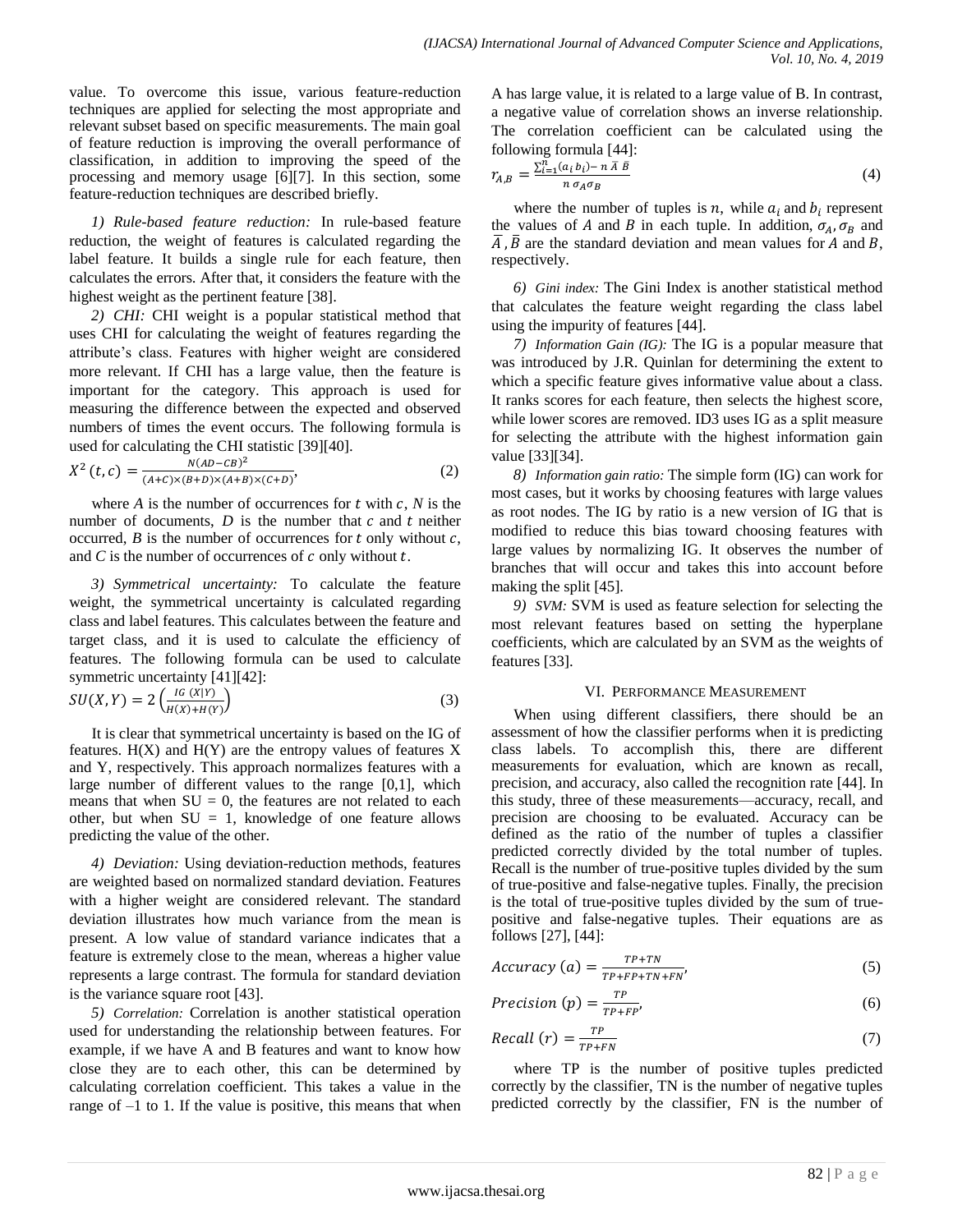positive tuples the classifier predicted incorrectly, and FP is the number of negative tuples the classifier predicted incorrectly. In addition, the study used 10-fold cross-validation to test the model. The data were divided randomly into 10 folds, and in each iteration, one of these folds was used as the test set and the others as the training partition [44].

## VII.EXPERIMENTAL RESULTS

The experiments were implemented using the RapidMiner tool. RapidMiner is an open-source tool written in Java that provides a wide range of text-mining techniques and machine learning algorithms. For the experiments, a 64-bit Windows 10 laptop devices are used with 16 GB of memory and Intel core i7.

## *A. Dataset Analysis*

After collecting the datasets, they are analyzed depending on the types of violence and the user's location. As a result, some tweets did not have a clear location, so they are excluded. The results in Fig. 1 show that the most tweets were collected from Riyadh, at 54.57%, followed by 34.59% from Makkah and 14.67% and 5.17% for the eastern region and Asir, respectively. The high number of tweets from Riyadh can be explained that this city has one of the highest number of Twitter users in the world [46]. In contrast, the psychological violence was found in 65.95% of the tweets, which was higher than the rates of physical and sexual violence, at 30.96% and 3.09% respectively (see Fig. 2). Psychological violence was higher because people find it easier to act on others via coercion or threats. In contrast, people in the Saudi community find it difficult to disclose any information related to sexual violence they faced to other people.

## *B. Classifier Accuracy*

In this section, bagging SVM, KNN, and Bayesian boosting are applied for constructing models with different featureextraction techniques that was described in section VII to evaluate their performance. Tables VI, VII and VIII represent the results for accuracy, recall and precision that were explained in the previous section.

In KNN, Choosing the appropriate value for K in datasets has a significant influence on the accuracy of classifications. In the experiments, the value of K was 5 because the initial experiments indicated that it would provide better results. In bagging SVM and Bayesian boosting, the number of iterations was set to 10. The results showed a greater superiority of bagging SVM over the other algorithms because it was used for SVM as a meta-algorithm that has been proved to be effective in the classification of texts.

The experiments clearly showed that the tri-gram approach had the best performance, at 86.61%, 82.80%, and 77.09% for bagging SVM, Bayesian boosting, and KNN, respectively. This was because most words in Arabic have a triangular root, which the tri-gram approach contributes to extracting. In contrast, BOW has shown the worst results because it contains a large number of features. Furthermore, light stemming had better accuracy than root-based stemming because it maintained words' meanings. Bi-gram obtained good results in general, and it was better than tri-gram with KNN because KNN is influenced by the number of features, which was only 837 for bi-gram, while tri-gram consisted of 8,960 features. Combining bi-gram and tri-gram gave poor results, contrary to expectations.

## *C. Baseline and Ensemble Methods Comparison*

In this section, baseline methods of SVM, CNB and ensemble methods with bagging SVM and Bayesian boosting are compared to evaluate the effective of ensemble methods. Fig. 3 represents a comparison between the baseline methods of SVM and CNB and ensemble methods with bagging SVM and Bayesian boosting in term of accuracy with Tri-gram technique.

The results showed that the bagging SVM improved the performance of baseline SVM well, while the performance of Bayesian boosting decreased significantly, contrary to expectations.



Fig. 1. Percentages of Violence Tweets in Four Regions in the KSA.



■ Volence types

Fig. 2. Violance Tweets Types in Percentages in the KSA.

TABLE VI. EFFECTS OF FEATURES EXTRACTION TECHNIQUES ON BAYESIAN BOOSTING

| <b>Bavesian Boosting</b> | <b>Features</b> | <b>Accuracy</b> | Recall | <b>Precision</b> |
|--------------------------|-----------------|-----------------|--------|------------------|
| <b>BOW</b>               | 32143           | 68.18           | 74.37  | 71.94            |
| Light stemming           | 16633           | 69.65           | 69.67  | 71.11            |
| Root-based stemming      | 6677            | 69.66           | 69.73  | 76.28            |
| Bi-gram                  | 837             | 79.23           | 79.15  | 79.13            |
| Tri-gram                 | 8960            | 82.80           | 82.76  | 82.77            |
| $Tri-gram + Bi-gram$     | 9506            | 74.27           | 74.21  | 74.37            |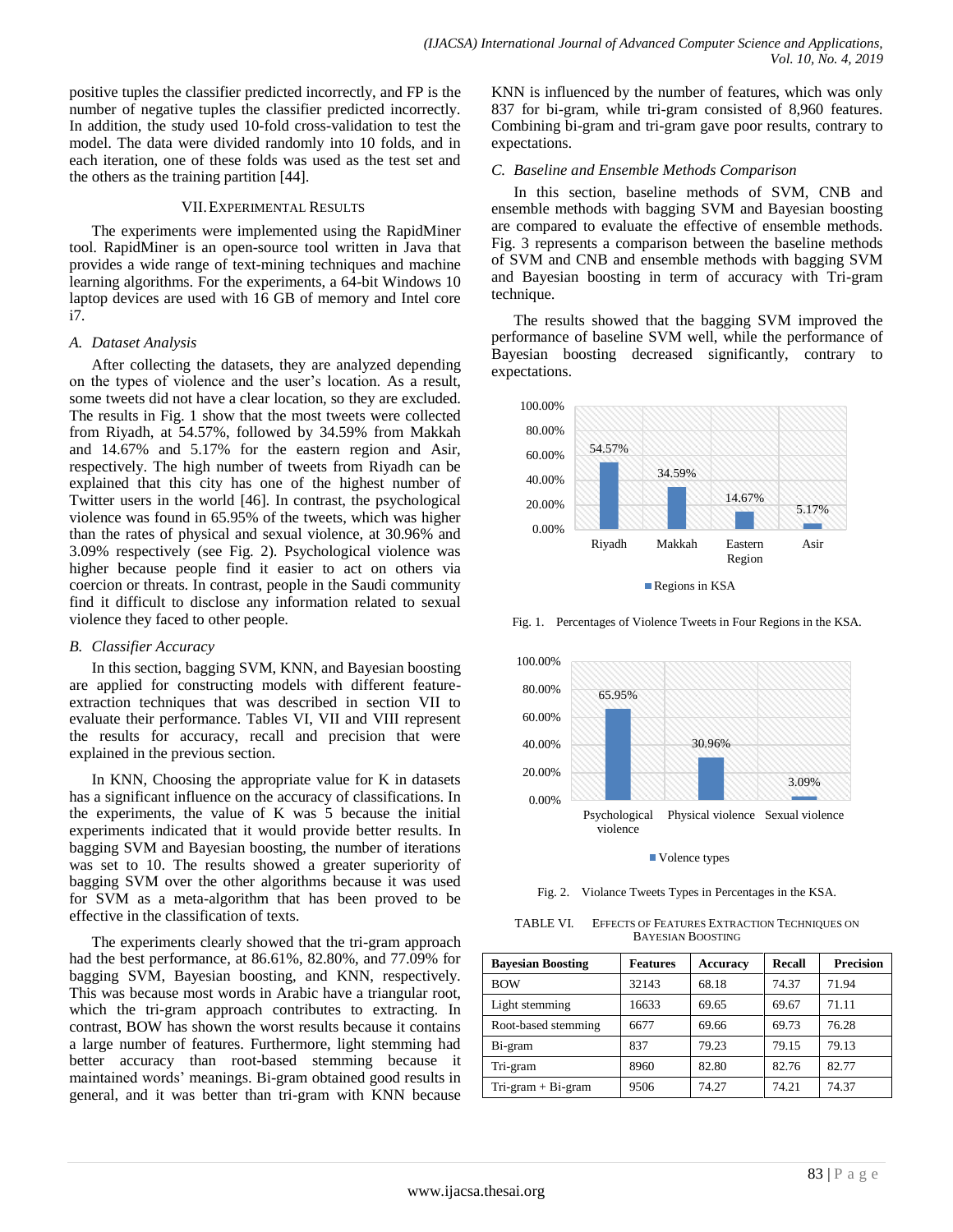| <b>KNN</b>           | <b>Features</b> | <b>Accuracy</b> | <b>Recall</b> | <b>Precision</b> |
|----------------------|-----------------|-----------------|---------------|------------------|
| <b>BOW</b>           | 32143           | 68.89           | 68.82         | 70.62            |
| Light stemming       | 16633           | 69.59           | 69.59         | 70.02            |
| Root-based stemming  | 6677            | 64.13           | 64.15         | 64.43            |
| Bi-gram              | 837             | 79.56           | 79.49         | 79.53            |
| Tri-gram             | 8960            | 77.09           | 75.09         | 75.09            |
| $Tri-gram + Bi-gram$ | 9506            | 68.38           | 68.36         | 68.44            |

TABLE VII. EFFECTS OF FEATURES-EXTRACTION TECHNIQUES ON KNN

TABLE VIII. EFFECTS OF FEATURE-EXTRACTION TECHNIQUES ON BAGGING SVM

| <b>Bagging</b>       | <b>Features</b> | <b>Accuracy</b> | Recall | <b>Precision</b> |
|----------------------|-----------------|-----------------|--------|------------------|
| <b>BOW</b>           | 32143           | 74.89           | 74.85  | 75.58            |
| Light stemming       | 16633           | 75.3            | 75.21  | 75.61            |
| Root-based stemming  | 6677            | 72.58           | 72.52  | 73.04            |
| Bi-gram              | 837             | 85.81           | 85.76  | 85.76            |
| Tri-gram             | 8960            | 86.61           | 86.61  | 86.62            |
| $Tri-gram + Bi-gram$ | 9506            | 76.57           | 76.60  | 76.89            |



Fig. 3. Results of Ensemble and Baseline Methods.

## *D. Feature-Reduction Performance*

In this section, nine feature-reduction techniques are evaluated to show how they affected bagging SVM. Different number of features are used for each technique at 1,000, 1,500, 2,000, 2,500, 3,000, 3,500 and 4,000 features to see how the number of features affected the performance of each type of feature-reduction techniques. Table IX illustrates the effectiveness of the feature-reduction techniques in term of accuracy, recall, and precision with bagging SVM.

SVM weighting provided the best accuracy, recall, and precision among the investigated methods, confirming SVM's high capabilities in weighting. The highest score was recorded at 90.41%, when the number of features was 3,000. The rule technique was the worst among them, giving between 60.24% and 78.31%; moreover, the result indicated that the accuracy was positively correlated with the increase in the number of features that means the weakness of its reduction capabilities. It is clear from the results that CHI, deviation, and correlation had a negative effect on the performance, significantly reducing the accuracy of bagging SVM. The results revealed that the performances of the Gini Index and IG were somewhat similar, reaching the highest level at 3,500 features, with 87.68% and 87.92% for the Gini Index and IG, respectively. The IG ratio resulted in a dramatic declined in accuracy to between 83.30% and 86.34%. The last type of reduction method, symmetrical uncertainty, provided reasonable performance with few features at 1,500 and 2,000. Fig. 4 shows how the number of features affects the accuracy of each type.

Based on the findings, the best results were obtained from the SVM, IG, and Gini Index approaches. These approaches are combined in sequence for evaluating the effects of each combination on the accuracy, recall, and precision of bagging SVM. The value of the number of features on the first side of the sequence has been set to a value that obtained higher accuracy in previous experiments. The results of the first side of the feature-reduction technique will be used on second side. When SVM was the first side, the number of features were 3,000, while for IG and the Gini Index, the values were from 2,500 to 2,000, 1,500, and 1,000. In contrast, when the IG and Gini Index were on the first side, the number of features were 3,500, while in SVM, the value was from 3,000 to 2,500, 2,000, 1,500, and 1,000. Table X illustrates the effectiveness of combinations the feature-reduction techniques in term of accuracy, recall, and precision with bagging SVM.

The overall results of integrating SVM with IG or the Gini Index showed a good influence of SVM on accuracy, recall, and precision. However, the performance of the SVM alone was still better than when integrated with other approaches, except when integrated with IG in the sequence of IG followed by SVM at 90.59% with 1,500 features. In contrast, the performance of merging IG and the Gini Index gave results close to the performance of each one alone, at accuracies of between 86% and 87%. Fig. 5 represents the accuracy of bagging SVM when combinations of feature-reduction techniques were applied.

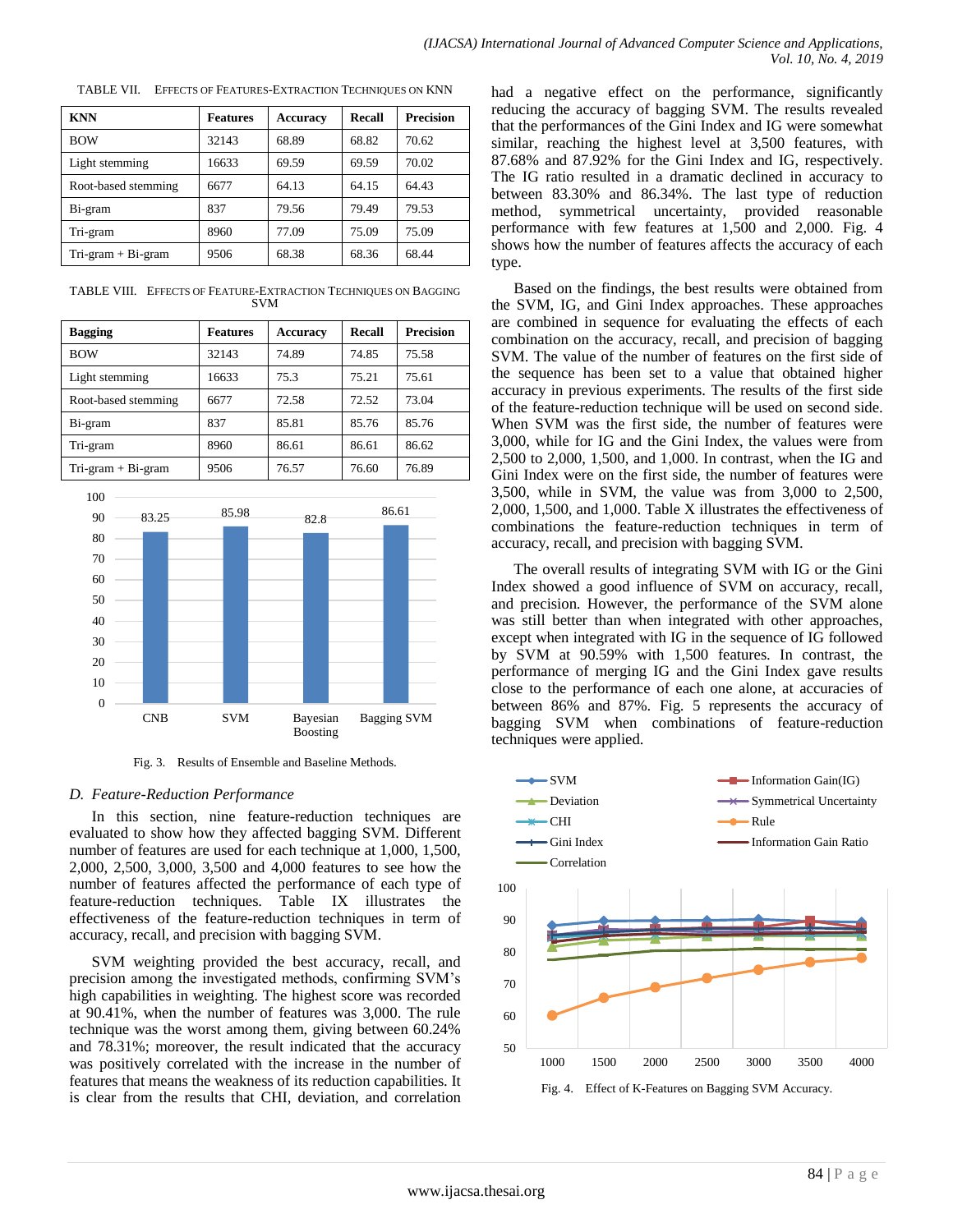| (IJACSA) International Journal of Advanced Computer Science and Applications, |
|-------------------------------------------------------------------------------|
| Vol. 10, No. 4, 2019                                                          |

Г

| 170 LL 1/1.                    | <b>SVM ACCURACY</b> | EFFECTS OF TEATURE-REDUCTION TECHNIQUES ON DAUGHNO |        |           |                              |
|--------------------------------|---------------------|----------------------------------------------------|--------|-----------|------------------------------|
| <b>Features Reduction</b>      | Features            | Accuracy                                           | Recall | Precision |                              |
|                                | 1000                | 85.09                                              | 85.12  | 85.49     |                              |
|                                | 1500                | 86.63                                              | 86.65  | 86.81     |                              |
|                                | 2000                | 87.30                                              | 87.31  | 87.72     |                              |
| Information Gain (IG)          | 2500                | 87.73                                              | 87.73  | 87.78     |                              |
|                                | 3000                | 87.37                                              | 78.36  | 87.38     |                              |
|                                | 3500                | 87.92                                              | 87.91  | 87.93     |                              |
|                                | 4000                | 87.69                                              | 87.70  | 87.72     | Gini Index                   |
|                                | 1000                | 83.30                                              | 83.37  | 84.29     |                              |
|                                | 1500                | 85.21                                              | 85.24  | 85.60     |                              |
|                                | 2000                | 85.94                                              | 85.98  | 86.27     |                              |
| <b>Information Gain Raito</b>  | 2500                | 85.43                                              | 85.44  | 85.57     |                              |
|                                | 3000                | 85.74                                              | 85.75  | 85.85     |                              |
|                                | 3500                | 86.12                                              | 86.12  | 86.17     |                              |
|                                | 4000                | 86.34                                              | 86.34  | 86.39     | Correlation                  |
|                                | 1000                | 88.42                                              | 88.44  | 88.60     |                              |
|                                | 1500                | 89.87                                              | 89.89  | 89.94     |                              |
|                                | 2000                | 89.96                                              | 89.96  | 89.99     |                              |
| <b>SVM</b>                     | 2500                | 90.05                                              | 90.05  | 90.09     |                              |
|                                | 3000                | 90.41                                              | 90.41  | 90.43     | TABLE X.<br>Er               |
|                                | 3500                | 89.72                                              | 89.72  | 89.74     | <b>Features Reduction</b>    |
|                                | 4000                | 89.53                                              | 89.53  | 89.55     |                              |
|                                | 1000                | 60.24                                              | 60.36  | 61.26     |                              |
|                                | 1500                | 65.81                                              | 65.89  | 66.45     | $SVM \Rightarrow IG$         |
|                                | 2000                | 69.07                                              | 69.12  | 70.25     |                              |
| Rule-based                     | 2500                | 71.92                                              | 71.94  | 72.08     |                              |
|                                | 3000                | 74.60                                              | 74.62  | 74.82     | $IG \Rightarrow$ SVM         |
|                                | 3500                | 77                                                 | 77.02  | 77.31     |                              |
|                                | 4000                | 78.31                                              | 78.32  | 78.44     |                              |
|                                | 1000                | 85.38                                              | 85.41  | 85.73     |                              |
|                                | 1500                | 87.21                                              | 87.24  | 87.47     | $SVM \Rightarrow$ Gini Index |
| <b>Symmetrical Uncertainty</b> | 2000                | 87.01                                              | 87.01  | 87.11     |                              |
|                                | 2500                | 86.48                                              | 86.49  | 86.60     |                              |
|                                | 3000                | 86.48                                              | 86.48  | 86.59     |                              |
|                                | 3500                | 86.37                                              | 86.38  | 86.44     | Gini Index $\Rightarrow$ SVM |
|                                | 4000                | 86.10                                              | 86.10  | 86.17     |                              |
|                                | $1000\,$            | 81.81                                              | 81.83  | 82.17     |                              |
|                                | 1500                | 83.77                                              | 83.77  | 83.86     |                              |
| Deviation                      | 2000                | 84.31                                              | 84.31  | 84.37     | $IG \Rightarrow$ Gini Index  |
|                                | 2500                | 85.12                                              | 85.11  | 85.16     |                              |
|                                | 3000                | 85.21                                              | 84.86  | 85.22     |                              |
|                                | 3500                | 85.26                                              | 85.25  | 85.26     |                              |
|                                | 4000                | 85.22                                              | 85.22  | 85.23     | Gini Index $\Rightarrow$ IG  |
| <b>CHI</b>                     | 1000                | 84.76                                              | 84.73  | 85.13     |                              |

| TABLE IX. | EFFECTS OF FEATURE-REDUCTION TECHNIQUES ON BAGGING |
|-----------|----------------------------------------------------|
|           | <b>SVM ACCURACY</b>                                |

|           | 1500 | 85.53 | 85.55 | 85.74 |
|-----------|------|-------|-------|-------|
|           | 2000 | 85.72 | 85.73 | 85.81 |
|           | 2500 | 85.70 | 85.70 | 85.80 |
|           | 3000 | 85.65 | 85.65 | 85.69 |
|           | 3500 | 85.53 | 85.53 | 85.55 |
|           | 4000 | 85.81 | 85.50 | 85.83 |
|           | 1000 | 85.41 | 85.44 | 85.78 |
|           | 1500 | 86.36 | 86.37 | 86.54 |
|           | 2000 | 87.04 | 87.05 | 87.14 |
| ii Index  | 2500 | 87.55 | 87.55 | 87.61 |
|           | 3000 | 87.42 | 87.42 | 87.46 |
|           | 3500 | 87.68 | 87.68 | 87.71 |
|           | 4000 | 87.35 | 87.35 | 87.37 |
|           | 1000 | 77.71 | 77.58 | 80.50 |
|           | 1500 | 79.17 | 79.06 | 81.62 |
|           | 2000 | 80.54 | 80.43 | 82.75 |
| rrelation | 2500 | 80.76 | 80.66 | 82.88 |
|           | 3000 | 81.16 | 81.07 | 83.02 |
|           | 3500 | 81.02 | 80.93 | 82.02 |
|           | 4000 | 80.95 | 80.87 | 82.59 |
|           |      |       |       |       |

#### TABLE X. EFFECTS OF FEATURE-REDUCTION COMBINATIONS ON BAGGING SVM

| <b>Features Reduction</b>         | Features | Accuracy | Recall | Precision |
|-----------------------------------|----------|----------|--------|-----------|
| <b>SVM</b><br>IG<br>$\Rightarrow$ | 1000     | 86.05    | 86.08  | 86.39     |
|                                   | 1500     | 88.33    | 88.34  | 88.43     |
|                                   | 2000     | 89.31    | 89.31  | 89.42     |
|                                   | 2500     | 89.84    | 89.84  | 89.54     |
| $IG \Rightarrow$ SVM              | 1000     | 89.19    | 89.22  | 89.42     |
|                                   | 1500     | 90.59    | 90.60  | 90.70     |
|                                   | 2000     | 90.30    | 90.30  | 90.36     |
|                                   | 2500     | 89.75    | 89.76  | 89.79     |
|                                   | 3000     | 88.97    | 88.97  | 88.98     |
| $SVM \Rightarrow$ Gini Index      | 1000     | 86.15    | 86.18  | 86.42     |
|                                   | 1500     | 88.30    | 88.30  | 88.40     |
|                                   | 2000     | 89.29    | 89.30  | 89.34     |
|                                   | 2500     | 89.75    | 89.76  | 89.79     |
| Gini Index $\Rightarrow$ SVM      | 1000     | 89.74    | 89.77  | 89.99     |
|                                   | 1500     | 90.42    | 90.44  | 90.54     |
|                                   | 2000     | 90.44    | 90.39  | 90.50     |
|                                   | 2500     | 89.86    | 89.86  | 89.88     |
|                                   | 3000     | 89.05    | 89.05  | 89.08     |
| $IG \Rightarrow$ Gini Index       | 1000     | 86.15    | 86.18  | 86.42     |
|                                   | 1500     | 88.30    | 88.30  | 88.40     |
|                                   | 2000     | 87.04    | 87.05  | 87.14     |
|                                   | 2500     | 87.54    | 87.55  | 87.61     |
|                                   | 3000     | 87.54    | 87.54  | 87.58     |
| Gini Index $\Rightarrow$ IG       | 1000     | 86.09    | 86.12  | 86.49     |
|                                   | 1500     | 86.63    | 86.65  | 86.81     |
|                                   | 2000     | 87.30    | 87.31  | 87.39     |
|                                   | 2500     | 87.68    | 87.69  | 87.75     |
|                                   | 3000     | 87.44    | 87.44  | 87.48     |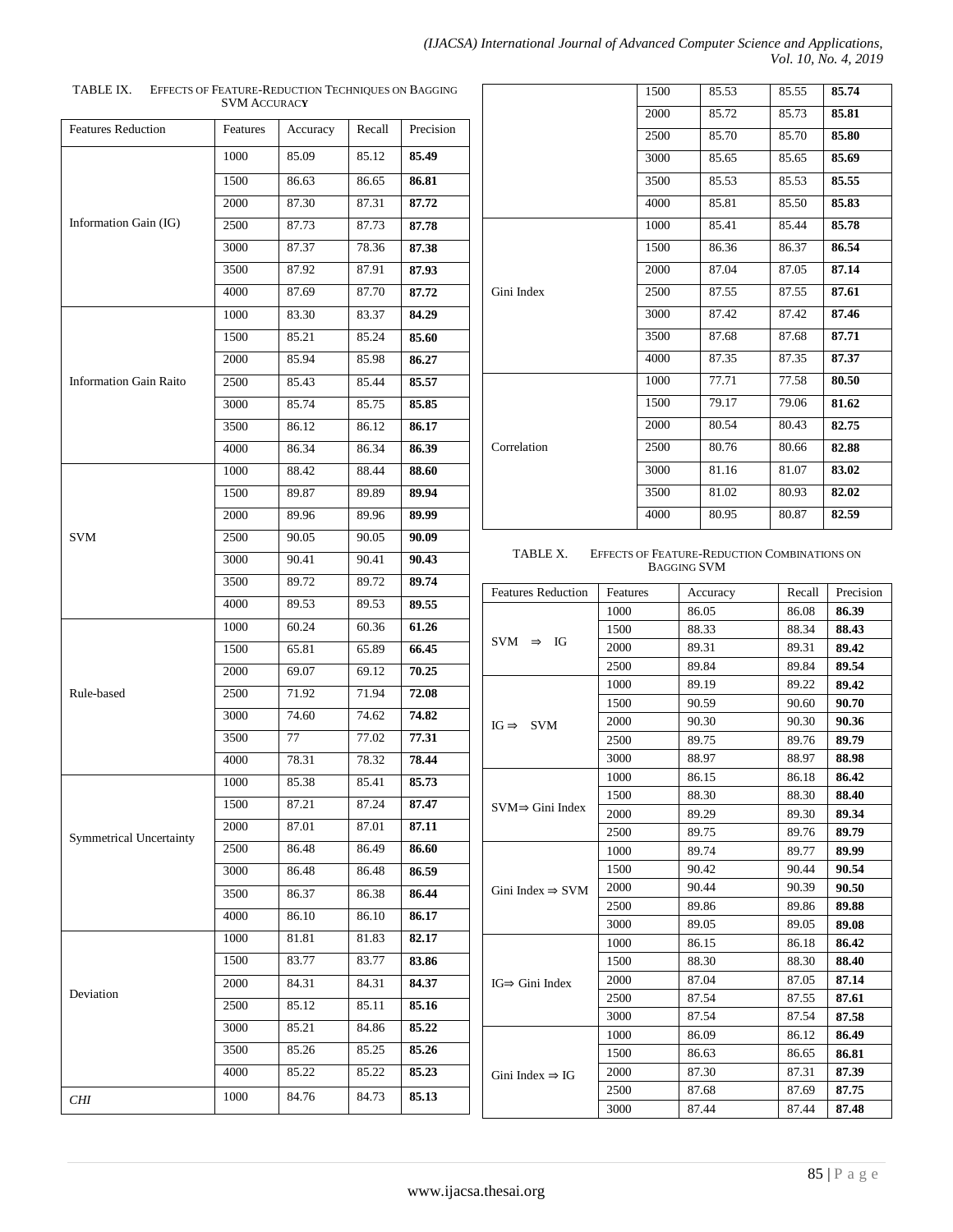

Fig. 5. Effect of K-Feature Reduction Combinations on Bagging SVM.

#### VIII. CONCLUSION

Due to the significant increase in violence in Arab societies, there is a need to discover and study them to find appropriate solutions. This research dealt with expressions of violence on social media in Saudi society.

Dataset collected from Twitter between 2017 and 2018 in colloquial Arabic from the four most densely populated administrative regions in Saudi Arabia, then the results classified. The findings indicated that the most violence is evident in Riyadh. In addition, number of classification algorithms of baseline and ensemble methods was compared in term of accuracy, recall and precision. In addition, multiple ways of extracting features, as well as ways of reducing the number of features are compared. The results showed the superiority of bagging SVM with tri-gram over other approaches at 86.61%; moreover, the combination of SVM weighting and SVM at classification contributed to higher performance at 90.59%.

In the future, the research will extend to cover other administrative regions in Saudi Arabia. In addition, the capabilities of the devices will expand to assess other types of reductions that this research could not implement because of the limitation in memory capabilities, such as PCA and SVD feature-reduction, in addition to extending experiments to other types of ensemble methods, such as stacking.

#### **REFERENCES**

- [1] M. Alshehri, "11 thousand cases of violence!," Saudi newspaper Okaz.
- [2] "Twitter in the Arab Region." [Online]. Available: http://www.arabsocialmediareport.com/twitter/linechart.aspx.[Accessed: 30-Mar-2019].
- [3] "These Are The Most Twitter-Crazy Countries In The World, Starting With Saudi Arabia (!?) | Business Insider." [Online]. Available: https://www.businessinsider.com.au/the-top-twitter-markets-in-theworld-2013-11. [Accessed: 16-Mar-2019].
- [4] A.-H. Tan, "Text Mining: The state of the art and the challenges.," in Workshop on Knowledge Discovery from Advanced Databases (KDAD'99), 1999, p. 71–76.
- [5] A. Hotho, A. Nürnberger, and G. Paaß, "A Brief Survey of Text Mining," Ldv Forum, vol. 20, no. 1, pp. 19-62, 2005.
- [6] I. Guyon and A. Elisseeff, "An Introduction to Variable and Feature Selection," J. of Machine Learn. Res., vol. 3, pp. 1157–1182, 2003.
- [7] H. Liu and H. Motoda, "Feature Selection for Knowledge Discovery and Data Mining.", Kluwer Acadmic, 2011.
- [8] J. Maglogiannis, I., Karpouzis, K., Wallace, B.A., Soldatos, Emerging Artificial Intelligence Applications in Computer Engineering. 2007.
- [9] "Summary by language size | Ethnologue." [Online]. Available: https://www.ethnologue.com/statistics/size. [Accessed: 12-Mar-2019].
- [10] M. K. Saad, "Arabic Morphological Tools forText Mining," Int. Conf. Electr. Comput. Syst., pp. 1–6, 2010.
- [11] R. Duwairi, "Arabic Text Categorization," Int. Arab J. Inf. Technol., vol. 4, 2007.
- [12] M. Al-Zabidi, "The crown bride of the jewels dictionary." 1965.
- [13] A. Farghaly and K. Shaalan, "Arabic Natural Language Processing," ACM Trans. Asian Lang. Inf. Process., vol. 8, no. 4, pp. 1–22, 2010.
- [14] E. G. Krug, L. L. Dahlberg, J. A. Mercy, A. B. Zwi, and R. Lozano, "World Report on Violence and Health Geneva: World Health Organization, 2002. ISBN 92-4-154561-5.," Inj. Prev., 2002.
- [15] "Psychological violence | European Institute for Gender Equality." [Online]. Available: https://eige.europa.eu/thesaurus/terms/1334. [Accessed: 15-Mar-2019].
- [16] "Makkah region recorded the highest precentage of domestic violence with 34% - Saudi News -Okaz Newspaper." [Online]. Available: https://www.okaz.com.sa/article/927096. [Accessed: 15-Mar-2019].
- [17] A. Khatua, E. Cambria, and A. Khatua, "Sounds of silence breakers: Exploring sexual violence on Twitter," in Proceedings of the 2018 IEEE/ACM International Conference on Advances in Social Networks Analysis and Mining, ASONAM 2018, 2018, no. August, pp. 397–400.
- [18] S. Subramani, H. Q. Vu, and H. Wang, "Intent Classification Using Feature Sets for Domestic Violence Discourse on Social Media," in Proceedings - 2017 4th Asia-Pacific World Congress on Computer Science and Engineering, APWC on CSE 2017, 2018, pp. 129–136.
- [19] N. Albadi, M. Kurdi, and S. Mishra, "Are they Our Brothers? Analysis and Detection of Religious Hate Speech in the Arabic Twittersphere," in 2018 IEEE/ACM International Conference on Advances in Social Networks Analysis and Mining (ASONAM), 2018, pp. 69–76.
- [20] M. A. Al-Walaie and M. B. Khan, "Arabic dialects classification using text mining techniques," in International Conference on Computer and Applications, (ICCA ), 2017, pp. 325–329.
- [21] S. Raheel and J. Dichy, "An empirical study on the feature's type effect on the automatic classification of Arabic documents," Lect. Notes Comput. Sci. (including Subser. Lect. Notes Artif. Intell. Lect. Notes Bioinformatics), vol. 6008 LNCS, pp. 673–686, 2010.
- [22] H. Uğuz, "A two-stage feature selection method for text categorization by using information gain, principal component analysis and genetic algorithm," Knowledge-Based Syst., vol. 24, no. 7, pp. 1024-1032, 2011.
- [23] G. Vinodhini and R. M. Chandrasekaran, "Opinion mining using principal component analysis based ensemble model for e-commerce application," CSI Trans. ICT, vol. 2, no. 3, pp. 169-179, 2014.
- [24] A. Al-Thubaity, A. Alanazi, I. Hazzaa, and H. Al-Tuwaijri, "Weirdness coefficient as a feature selection method for Arabic special domain text classification," in Proceedings - 2012 International Conference on Asian Language Processing, IALP 2012, 2012, pp. 69–72.
- [25] M. H.Kadhim and N. Omar, "Bayesian Learning for Automatic Arabic Text Categorization," J. Next Gener. Inf. Technol., vol. 4, no. 3, pp. 1-8, 2013.
- [26] M. S. Khorsheed and A. O. Al-Thubaity, "Comparative evaluation of text classification techniques using a large diverse Arabic dataset," Lang. Resour. Eval., vol. 47, no. 2, pp. 513–538, 2013.
- [27] M. Faqeeh, N. Abdulla, M. Al-Ayyoub, Y. Jararweh, and M. Quwaider, ―Cross-lingual short-text document classification for facebook comments," in Proceedings - 2014 International Conference on Future Internet of Things and Cloud, FiCloud 2014, 2014, pp. 573–578.
- [28] I. Hmeidi, M. Al-Ayyoub, N. A. Abdulla, A. A. Almodawar, R. Abooraig, and N. A. Mahyoub, "Automatic Arabic text categorization: A comprehensive comparative study," J. Inf. Sci., vol. 41, no. 1, pp. 114–124, 2015.
- [29] R. Alhutaish and N. Omar, "Arabic text classification using K-nearest neighbour algorithm," Int. Arab J. Inf. Technol., vol. 12, no. 2, pp. 190– 195, 2015.